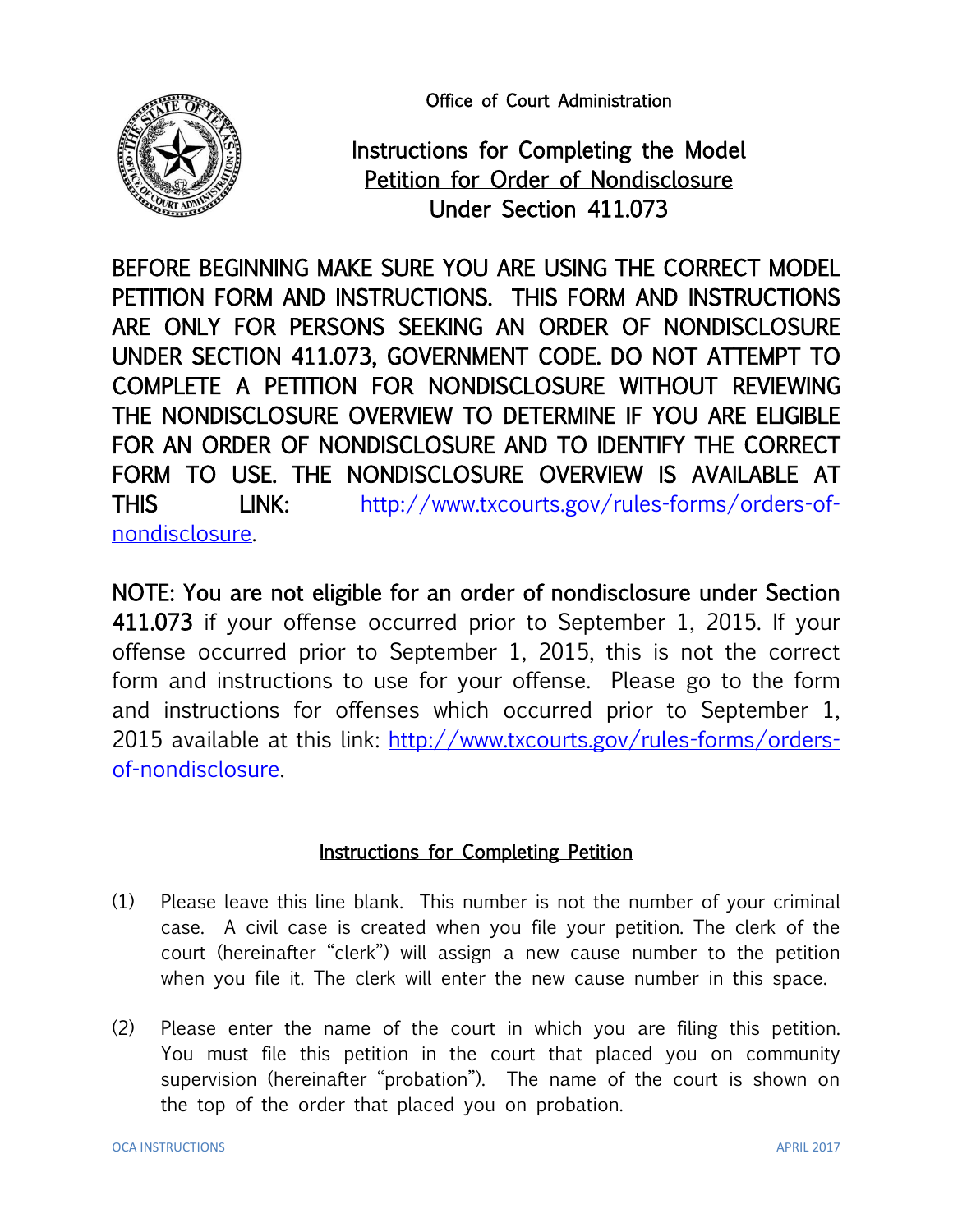- (3) Please enter your name as it appears in the order that placed you on probation.
- (4) Please enter the name of the county in which the court that placed you on probation is situated. This will be the same county as shown on your order.
- (5) Please enter your name as you did in (3) above.
- (6) Please enter the name of the offense of which you were convicted. The name of the offense is on the order that placed you on probation under Offense.
- (7) Please enter the criminal cause number as shown on the court's order that placed you on probation. Look for *Case No*. on that order.
- (8) Please enter the date you were placed on probation. This date is on the order that placed you on probation.
- (9) Please enter the date you completed probation.
- (10) Please circle "is" if you are attaching a copy of the court's order showing that the court placed you on probation and, if applicable, sentenced you to a period of confinement. Attaching a copy of the court's order may expedite the process of obtaining an order of nondisclosure, but it is not required. Please circle "is not" if you are not attaching a copy of the court's order.
- (11) Please circle "is" if you are attaching a copy of the court's order showing that you completed probation and your period of confinement. Attaching a copy of the court's order may expedite the process of obtaining an order of nondisclosure, but it is not required. Please circle "is not" if you are not attaching a copy of the court's order. The jail that released you may have given you a document that shows the date you were released from your period of confinement.

OCA INSTRUCTIONS APRIL 2017 (12) Place a check mark or an "x" on the line in front of the statement that applies to your case. If the offense for which you are requesting an order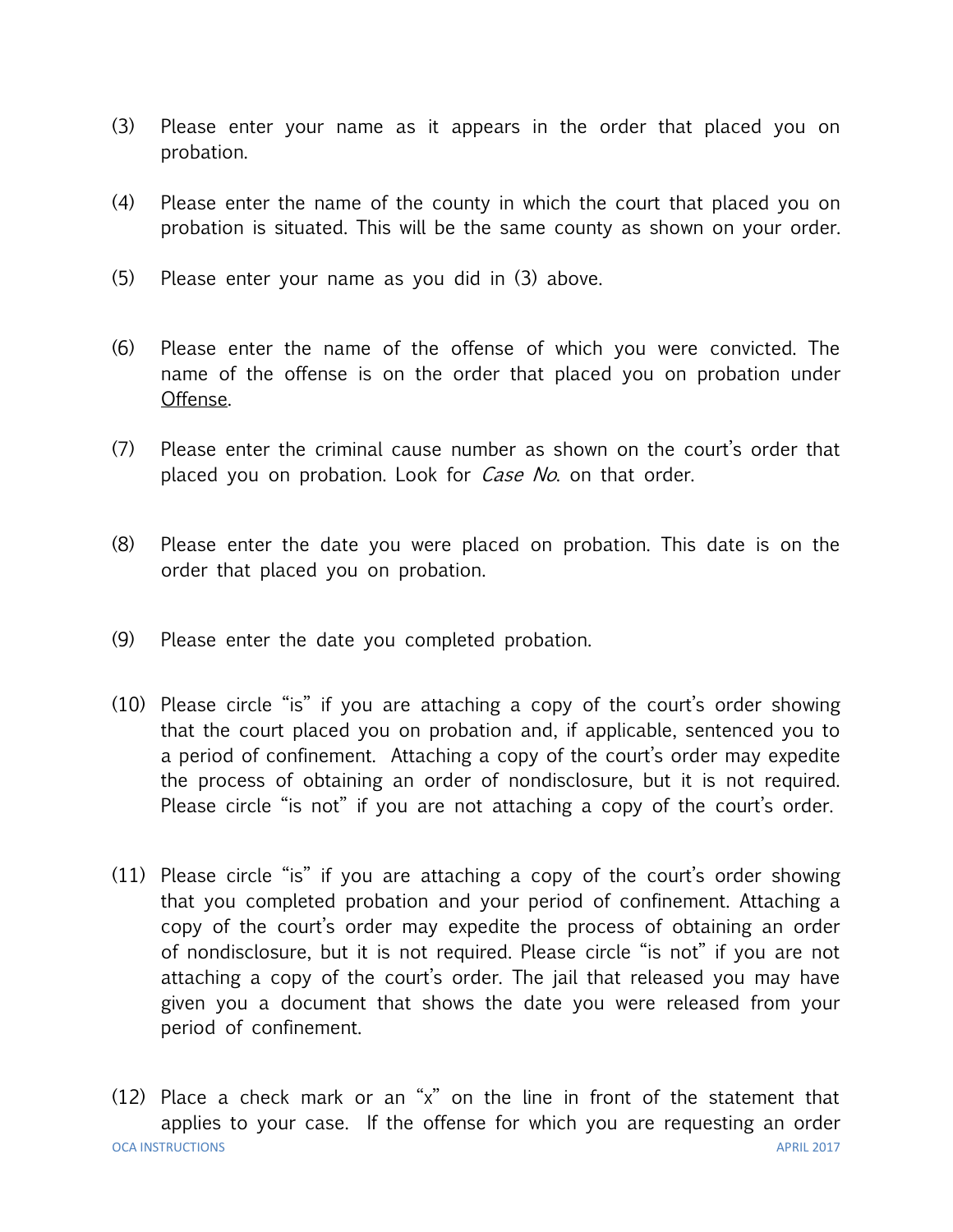of nondisclosure is a misdemeanor under Chapter 20, 21, 22, 25, 42, 43, or 46 of the Penal Code, place your mark in front of the first statement. (If you checked this statement, you must wait two years from the date of completing your probation to file a petition for nondisclosure.) If your offense is not under one of the Chapters listed in the prior sentence, then place a mark in front of the second statement. (If you have checked the second statement, you can file a petition for an order of nondisclosure on or after the date you complete your term of probation.)

(13) There is a filing fee associated with filing a petition for order of nondisclosure under Section 411.073. The filing fee is the amount of the court's regular civil filing fee plus an additional \$28. Typically the total filing fee is about \$280. However, the amount varies from county to county. Please contact the clerk for the court in which you are filing the petition to obtain the correct amount of the total filing fee. NOTE: You do not have to pay the clerk to serve the petition on the attorney for the state (hereinafter "prosecutor"), Department of Public Safety (hereinafter "DPS"), or any other agency or entity, including any law enforcement entity. The statute requires the court, clerk, and DPS to notify the other parties of interest. See Sections 411.0745(e), 411.075(a) and 411.075(b), Government Code, respectively.

> As a general rule, you must pay the filing fee in order to file the petition. However, you may be eligible to file a Statement of Inability to Afford Payment of Court Costs in lieu of paying the filing fee. The statement is described in Rule 145 of the Texas Rules of Civil Procedure. You may view Rule 145 online at [http://www.txcourts.gov/media/1435952/trcp-all-updated](http://www.txcourts.gov/media/1435952/trcp-all-updated-with-amendments-effective-912016.pdf)[with-amendments-effective-912016.pdf.](http://www.txcourts.gov/media/1435952/trcp-all-updated-with-amendments-effective-912016.pdf) You can click here for the form: [http://www.txcourts.gov/media/1435953/statement](http://www.txcourts.gov/media/1435953/statement-final-version.pdf)[final-version.pdf.](http://www.txcourts.gov/media/1435953/statement-final-version.pdf)

Please place a check mark or an "x" on the line before the statement that applies to you. Place a check mark or "x" in front of the first statement, if you are paying the filing fee. If you are submitting a Statement of Inability to Afford Payment of Court Costs instead, place a check mark or an "x" in front of the second statement.

(14) Please sign above the line. If you are filing this petition electronically, you may enter " $\sqrt{s}$ " followed by your typewritten name.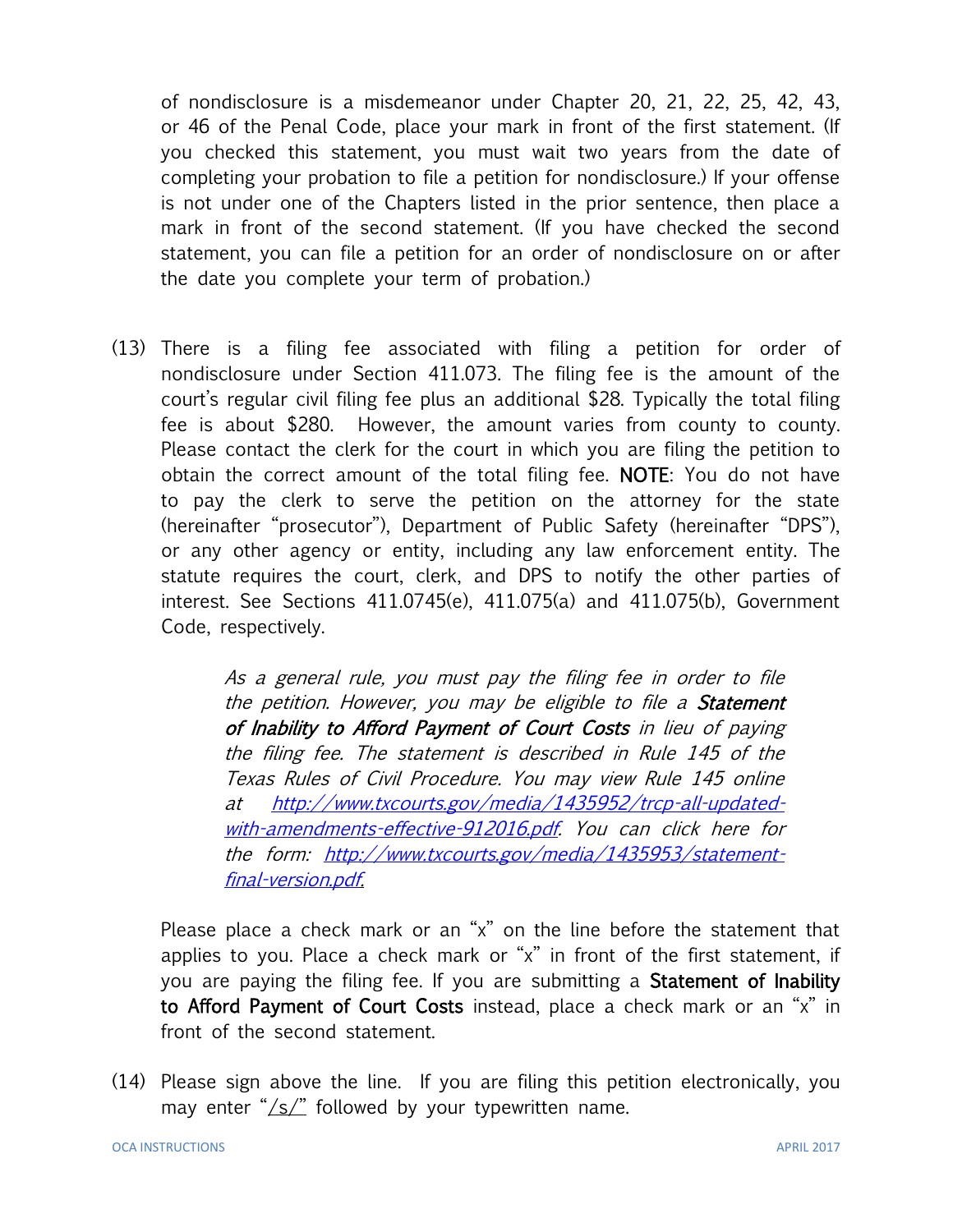- (15) Please PRINT your name.
- (16) Please enter your mailing address.
- (17) Please enter your city, state and zip code.
- (18) Please enter your telephone number.

## Process After You Complete the Petition

Assuming that you are eligible for an order of nondisclosure under Section 411.073, the process for obtaining an order under this section is as follows:

First, make sure that you meet the waiting period requirement before filing your petition; check in advance with the clerk's office to obtain the total amount of the filing fee (including the \$28 fee) that you will be expected to pay, unless you are submitting a Statement of Inability to Afford Payment of Court Costs in lieu of paying the filing fee; and make sure that you complete the correct petition, namely, the *Petition for Order of Nondisclosure under Section 411.073*, according to the instructions, and after you have done so, print both the petition and the *Order of Nondisclosure*. In most courts, you will have to submit a proposed order with the petition when you file it. In this case, you want to submit the proposed *Order of Nondisclosure* provided with these materials. Ask the clerk whether you need to submit the proposed order when you file the petition or on a later date. The judge will complete the order, if the judge grants your request.

After you file the petition, the clerk will send it to the court and the court will notify the prosecutor. Again, you do not have to pay the clerk to serve notice on the prosecutor or any other party.

A hearing on the petition is not required if: the prosecutor does not request a hearing before the  $45<sup>th</sup>$  day after the date the prosecutor receives notice from the court; and the court determines that you are entitled to file the petition and issuance of the order is in the best interest of justice.

If a hearing is scheduled, the court or the clerk will notify you. If there is a hearing, the court may ask questions to establish whether you satisfy the